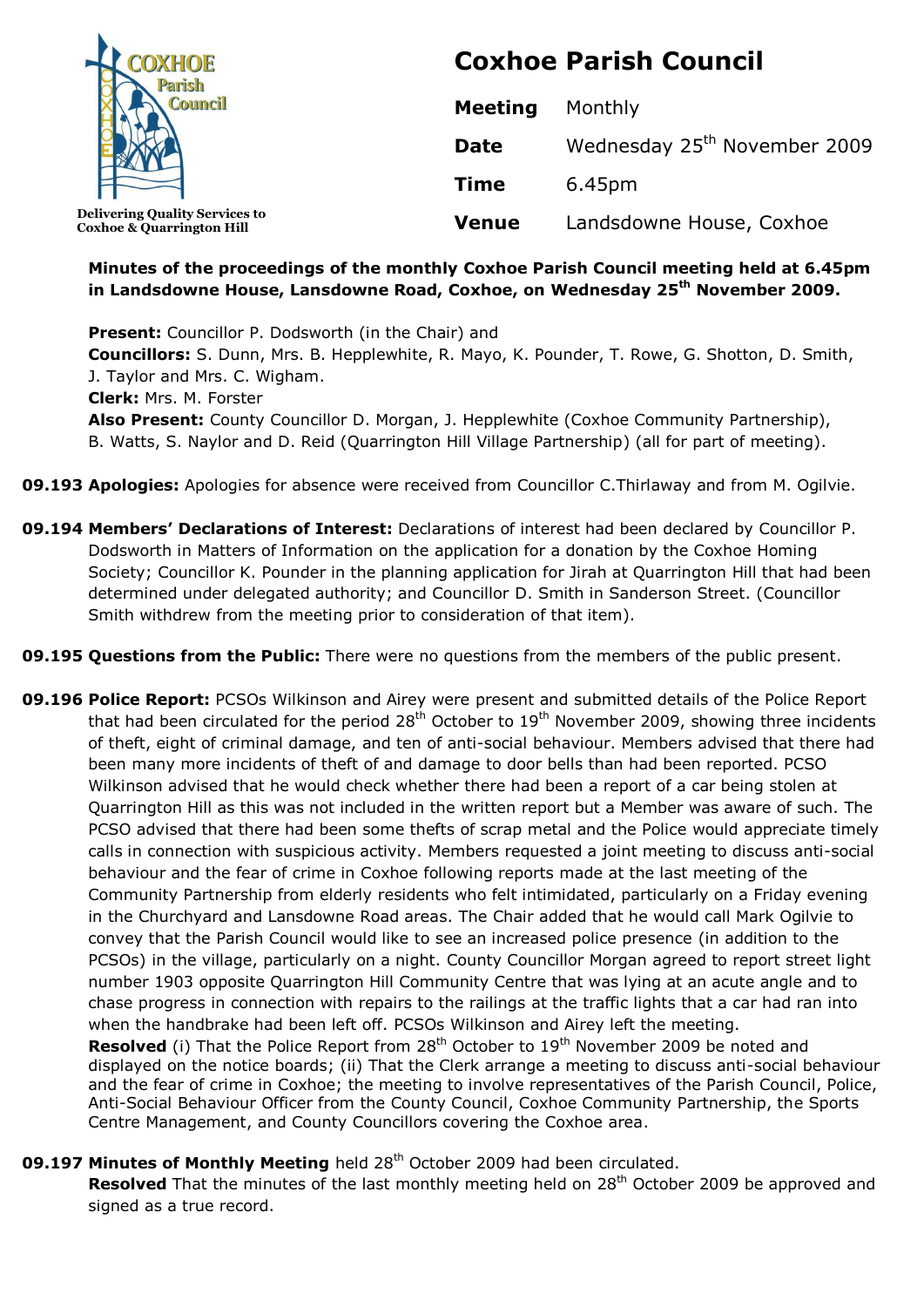**09.198 Matters of information:** The Clerk updated that on **Clocks Remedial Work,** details had been received of an alternative provider and the matter would be progressed as time allowed. The Clerk was to attend the second session of the **CILCA Mentoring Course** on 26<sup>th</sup> November and was booked to attend free HMRC **PAYE training** on 19th February 2010 at Sunderland on Employer CD Rom and an Annual Return Course at Belmont on 9<sup>th</sup> March, as well as the Local Council's Workshop on VAT Training in Gosforth on 4<sup>th</sup> March 2010. Letters had been sent to all allotment holders at Quarrington Hill reminding them not to light **fires at the allotments**. As part of this letter, enquiries had been made regarding a plot that had not yet had rent paid on it for the year and this had resulted in payment of the outstanding invoice. There was a waiting list of eight people for ten plots and Members considered that it may be beneficial to ascertain the ownership of the rough land that was adjacent to the allotment plots to investigate the possibility of the Council taking ownership to enable two more plots to be let and the waiting list to be reduced. The Clerk had written to **Premier Waste asking for ideas for reclamation projects** but had not received a response to date and had advised the names of the Councillors appointed to the Premier Waste Liaison Group. Councillor Smith and the Clerk had attended the **Planning Training Session** at Chester-le-Street on 4<sup>th</sup> November, and responses had now been sent to the Secretary of the Willow Cottages Allotment Association in connection with the **request to keep bees** and to the holder of the plot at Quarrington Hill allotments on the **request for assistance with fencing**. The Vice-Chair had updated the Member of Parliament in connection with the meeting held 23<sup>rd</sup> October 2009 to discuss the Medical Practice but the Clerk had not yet updated the resident who had requested an update on progress. The response on the **Consultation on Proposed County Durham Local Development Framework Core Strategy Issues** had been sent to the County Council within the deadline date and the Chair and Clerk had attended the **Standards Training** on 11<sup>th</sup> November. The Clerk had responded to the holder of the allotment at Quarrington Hill in connection with their **request to erect a shed and fence** and had completed the **VAT Return** for the first quarter of the year, but had not yet had time to raise the matters in connection with the policy on **Wheelie Bins** or the effectiveness of the **Highways Action Line** with the County Council, although the Councillor who had raised the former issue had produced a draft to process. Due to the large current workload, the Clerk had not yet responded to the **Coxhoe Homing Society** in connection with their request for a donation (in which **Councillor Dodsworth had declared an interest**).

**Resolved** (i) That the information be noted and the outstanding resolutions be actioned; (ii) That the Vice-Chair be provided with a sketch of the rough land adjacent to the allotment land at Quarrington Hill in order that land ownership investigations may be carried out with a view to the Council looking at the possibility of acquiring this land to create further allotment plots.

**09.199 Memorial Garden Lights and Christmas Lights** – Scottish Power had been appointed as the cheapest provider to install a meter and provide electricity to enable the Memorial Lights and proposed Christmas Lights to become operational. Arrangements had been made for the works to be carried out 24<sup>th</sup> November but the meter supplier had advised that there was insufficient room for the equipment in the meter box. This had resulted in the County Council's electrical contractor having to move some previously installed equipment. The installation of the meter had been rebooked for  $1<sup>st</sup>$  December 2009. Electricity costs had been estimated at £250 per annum and two companies were currently pricing up supply and installation of appropriate Christmas lights. Coxhoe Community Partnership were paying for the installation of external sockets to enable connection but had no surplus monies to contribute to additional Christmas lights, which would be ordered to a maximum of the remaining Parish Council budget. The Parish Council was pushing for the works to be completed in time for the Christmas Carol Concert on  $7<sup>th</sup>$  December.

**Resolved** That the information be noted and the Clerk be authorised, following consultation with the Chairman and Vice-Chairman, to proceed with the ordering of Christmas lights upon completion of the necessary electricity supply and connection works.

**09.200 Speed Visors** – At the last meeting, it had been decided to proceed with the installation of the cheapest of the 3M and the originally ordered signs. It had been found that the company who had already been paid for the signs, Varitext, did not supply the 3M signs and they had, therefore, been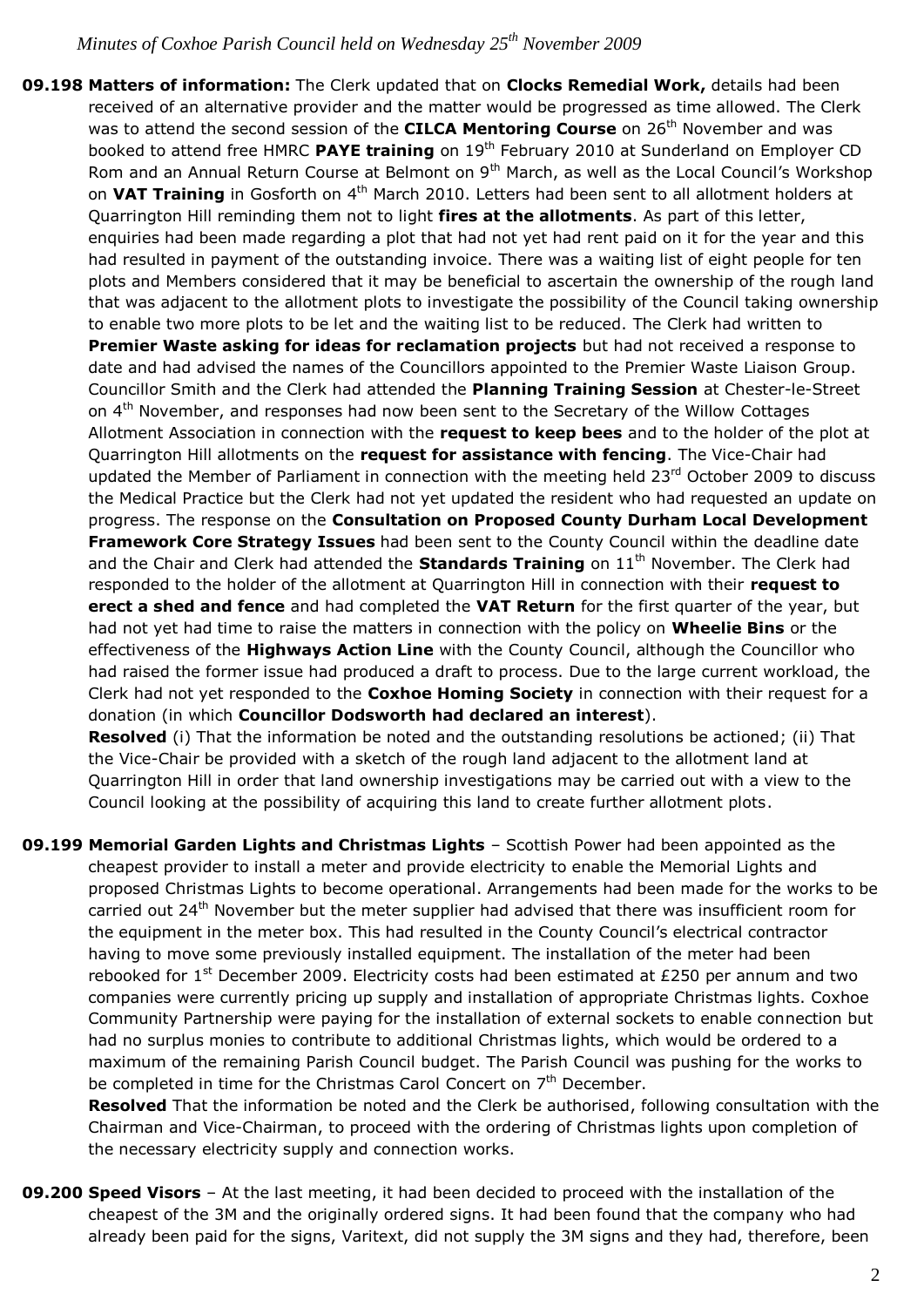instructed to proceed at Quarrington Hill with the installation of the signs previously ordered and paid for. The Clerk had chased information regarding the details for the appropriate contact at NEDL in order that costs and exact location and size of garden area to be reinstated could be ascertained and an alternative costing be provided from the Council's contractor. The County Council Officer involved had provided details that day. The Chair confirmed that he had spoken to the gentleman whose land would be disturbed and he was happy for the Council to carry out the works. Members expressed concern at the time that Varitext had taken from payment of invoice to carrying out works and that they had lost the order on at least two occasions.

**Resolved** That the Clerk be instructed to advise Varitext to complete the installation works at an early stage or return the Council's money in order that an alternative supplier could be pursued.

**09.201 Lighting to Rear of St. Mary's Church** – At the last meeting it had been agreed that the Chairman provide details of the light fittings planned for St. Mary's Church to Councillor Thirlaway so that he could investigate alternative costings to the Clerk to proceed with the lighting at the least cost, following agreement with the Chair and Vice-Chair. Councillor Thirlaway was not able to attend the meeting but had advised that the contractor approached considered the works too small to be worth his while. Members discussed whether to proceed with the County Council fitting the lights. Concern was expressed at the costs involved and Members were uncertain whether the lights costed for met with the Church's wishes. The lights had been chosen to fit in with the Heritage Scheme and if required could be paid for from the anticipated sale of assets in the new financial year. There was a need to provide an interim solution of security sensor lights.

**Resolved** (i) That subject to the agreement of St. Mary's Church, the Clerk make arrangements for a contractor to install security sensor lights as an interim measure; (ii) That the longer term Heritage type lights be discussed with the Church and be provided in the 2010/2011 financial year following the anticipated sale of assets capital receipts should the Church wish to proceed.

#### **09.202 Correspondence:**

#### 09.202.1 **Durham County Council (DCC):**

- **(A) 28m of Fencing Outside Tip** Joe Brain from Durham County Council had confirmed that the works should be completed by the contractor within the next two weeks. **Resolved** That the information be noted.
- **(B) EDRC AAP Local Councils Committee** The minutes for the meeting of 15<sup>th</sup> September and agenda for 17<sup>th</sup> November 2009 had been circulated. Councillors Mrs. Hepplewhite and Pounder and the Clerk had attended. The AAP Co-ordinator had provided an update on funding, advising that the Task Groups had looked at projects within the priority areas of Young People, Sustainable Transport and Traffic, and Community Support. These would be decided in principle at the AAP Board  $18<sup>th</sup>$  November, be submitted to a Project Appraisal Panel and then to a Special Board 24<sup>th</sup> November. Some attendees at the Committee meeting had expressed concern that it appeared that Parish and Town Councils were not being kept sufficiently informed, resulting in a potential loss of opportunity to apply for funding. To assist in this, standard application forms were being introduced. J. Hepplewhite of Coxhoe Community Partnership added that he was a member of the AAP Board and the projects had been assessed on their merits and against criteria including the constitution of groups, matched funding, whether CRB checks were undertaken, etc. There was Councillor representation at the Task Groups and applications were being put forward from both Coxhoe and Quarrington Hill Community Partnerships for limestone links and a play area respectively, with support from the local County Councillors for both, with recommendations for approval.

**Resolved** That the information be noted.

**(C) EDRC AAP Board** - The agenda for 18<sup>th</sup> November and minutes from 16<sup>th</sup> September 2009 had been circulated.

**Resolved** That the information be noted.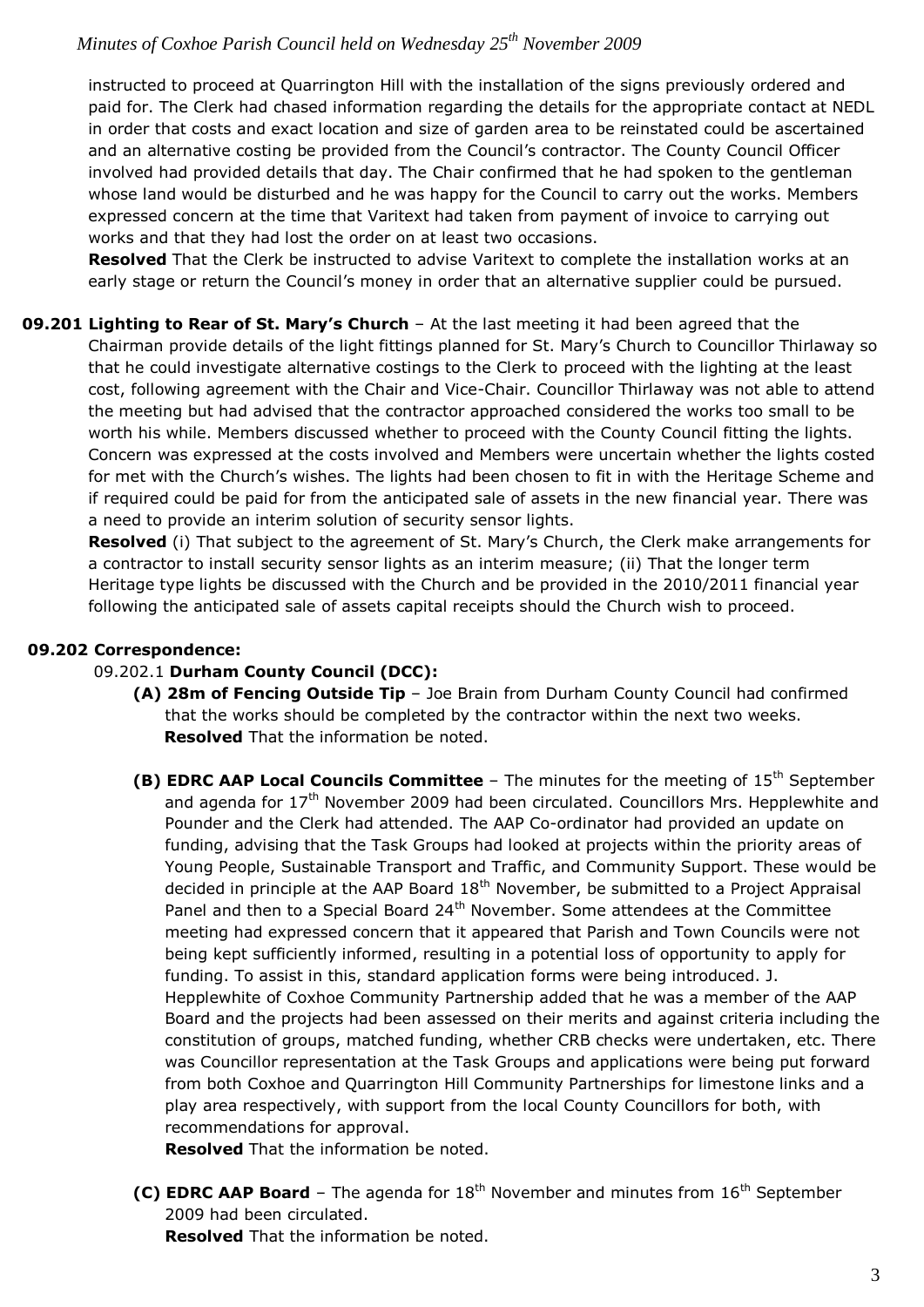- **(D) Total Place – Stakeholder Event for Regeneration in County Durham** Details had been circulated of an event held 20<sup>th</sup> November 2009. **Resolved** That the information be noted.
- **(E) Consultation on the Development of Travel Schemes and Alternatives to Bus Services Across County Durham** - Durham County Council was consulting on the introduction of taxi bus type services where there was limited public transport or people had mobility issues. Parish Councillors could respond individually as they had been furnished with a copy of the response questionnaire. A Member expressed concern at a rumour they had heard that the one stop shop at Coxhoe may be closing as Spennymoor would then be the nearest provision of such services and it was not possible to reach this via public transport. County Councillor Morgan advised that he would check this out. **Resolved** That the information be noted and County Councillor Morgan report back on the issue of the possible closure of the one stop shop at Coxhoe.
- **(F) Lease for Quarrington Hill Allotment Site –** The Clerk advised that Durham County Council had sent a letter after despatch of the agenda that needed to be considered prior to the next meeting. This referred to a Landlord's Notice to Terminate a Business Tenancy for the land at Quarrington Hill currently used for allotments and advised that the County Council was prepared to grant a further lease at £75 per year. The current lease ended  $23<sup>rd</sup>$  July and the County Council wished to send a new lease for signature. The Parish Council had written to the Head of Asset Management at the former City Council requesting that consideration be given to the asset being transferred to the Parish Council. This had been received too late for consideration prior to Vesting Day but the Team Leader of Valuation and Estate Management had advised that the proposals would be put forward to appropriate officers when in post at the County Council. The Clerk suggested that the Parish Council advise the County Council that they were prepared to enter a further lease of 10 years at £75 per year but wished to pursue the transfer of the allotment land to the ownership of the Parish Council and request the County Council's terms for such a proposal. She stated that this would ensure that the option of leasing the land was not lost but would allow the Parish Council to pursue the transfer to enable an Allotment Association to be set up in accordance with their intention for this site. Members discussed the suggestion but stated that they did not wish to incur any legal costs or further rental costs. An asset transfer at a peppercorn rate had been requested previously and the County Council simply needed to agree and draw up the appropriate legal document. The Parish Council wanted to devolve day to day control of the allotments to a Quarrington Hill Allotment Association as had happened at Willow Cottages and the Association that had set up as a result were able to apply for funding and carry out improvements to the site themselves. If the County Council were not prepared to agree to the transfer then they would need to take over the administration of the allotments which would probably be designated as statutory allotments as the site would be theirs. The costs and administration involved were not commensurate with the charges and allotment holders could have improved amenities if the asset transfer and Association route were followed. **Resolved** That the Clerk advise the County Council that the Parish Council does not wish to enter into a further lease and wishes to pursue the asset transfer of the allotment land at Quarrington Hill to the Parish Council at a peppercorn consideration to enable an autonomous Allotment Association to be set up to take day to day control of them and facilitate improvements to them.

#### 09.202.2 **County Durham Association of Local Councils (CDALC):**

**(G) AAP Forum -** Details had been circulated of the East Durham Rural Corridor AAP Forum to be held on  $10^{th}$  December 2009.

**Resolved** That the information be noted.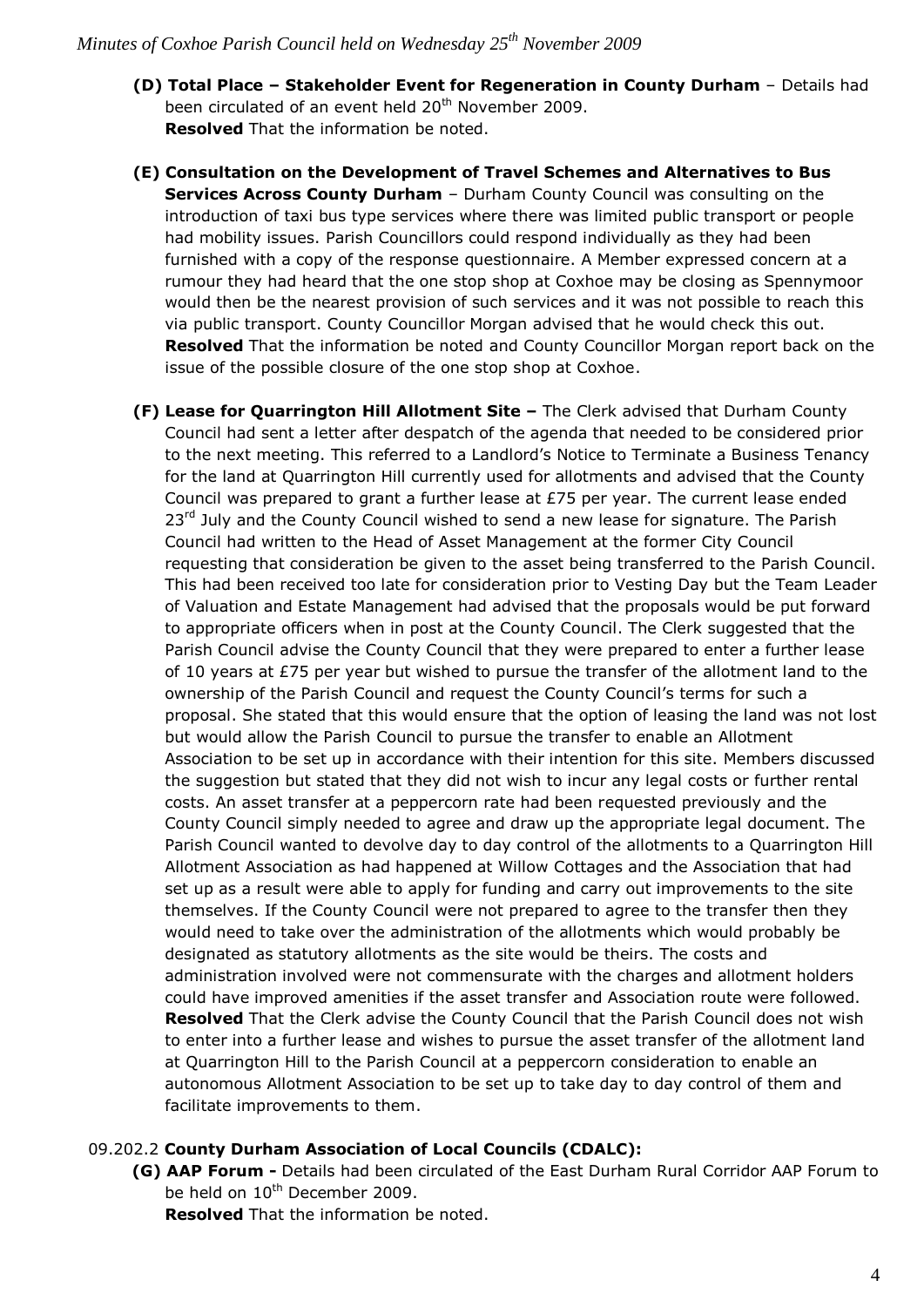**(H) Standards for England – Occasional Advice Papers on Interests and Lobbying** – had been circulated.

**Resolved** That the information be noted.

- **(I) Section 137 Appropriate Sum Level for 2010/2011** had been notified by the Department for Communities and Local Government as unchanged at £6.15 per elector. **Resolved** That the information be noted.
- **(J) NALC E-Bulletin**  the latest briefing had been circulated. **Resolved** That the information be noted.

#### 09.202.3 **Other Correspondence:**

- **(K) Department for Communities and Local Government –** The Government's response to the consultation on the making and enforcement of **byelaws** had been circulated. **Resolved** That the information be noted.
- **(L) Fair Play for Children – Freedom of Information Request on issue of Leisure Trusts and Grant Aid** – had been circulated, together with the Council's response that it did not provide the areas of service on which information was requested and directing the organisation to Durham County Council.

**Resolved** That the information be noted.

**09.203 Coxhoe Community Partnership:** The minutes of 7<sup>th</sup> October 2009 had been circulated, together with the agenda for  $4<sup>th</sup>$  November and request for assistance with bulb planting on  $5<sup>th</sup>$  November. Projects updates had been circulated for  $4<sup>th</sup>$  and 24 $<sup>th</sup>$  November 2009. The Parish Council had</sup> submitted its article for the Coxhoe Chronicle. The letters in connection with the state of the kitchen at Landsdowne House had been signed and were passed to a member of the Partnership for onward transmission. In view of the current large workload, the Special Joint Meeting between the Parish Council and Coxhoe Community Partnership in connection with street furniture and the requests to the County Council in connection with litter in the churchyard and computer classes were still outstanding. Councillor Mrs. Hepplewhite updated that the opening event for the Living Churchyard had been rearranged to 3<sup>rd</sup> March 2010; the Village Hall entrance doors were completed; an application would be submitted to the Coalfield Regeneration Trust for assistance with the internal doors; and some girls had raised £5,000 for the Youth Room by doing the Coast to Coast bicycle ride. The planters in the front street were discussed and the Chairman stated that he would ask advice from a landscape architect he was currently working with as to what longer lasting plants could be planted to save money and look attractive throughout the year. A Member added that the Partnership had been advised that whilst project management fees had been 8% with Durham City Council, this was to rise to 15% with Durham County Council. As CDENT would only pay up to 10%, the Partnerships would have to find another 5% if they were to utilise the services of the County Council. Using other organisations would have to be looked at but there may be difficulties in that some, such as Groundwork, required the funding to be in place prior to the works being commenced.

**Resolved** That the information be noted and the outstanding resolutions be actioned as follows: (i) that the meeting between the Parish Council and Community Partnership to discuss the street furniture be arranged; (ii) that a joint request be made from the Partnership and the Parish Council (with the County Councillors copied in) that the County Council take on responsibility for picking of litter and provide a litter bin in the Living Churchyard; (iii) that the County Council be approached regarding the possibility of them providing computer classes in Coxhoe; (iv) That the Chairman draft a letter to remind the leisure centre staff to report incidents to the Police and forward it to the Clerk for onward transmission.

**09.204 Quarrington Hill Village Partnership:** The Partnership had kindly agreed to the Parish Council's request that meeting dates be amended to allow various parties to attend meetings of both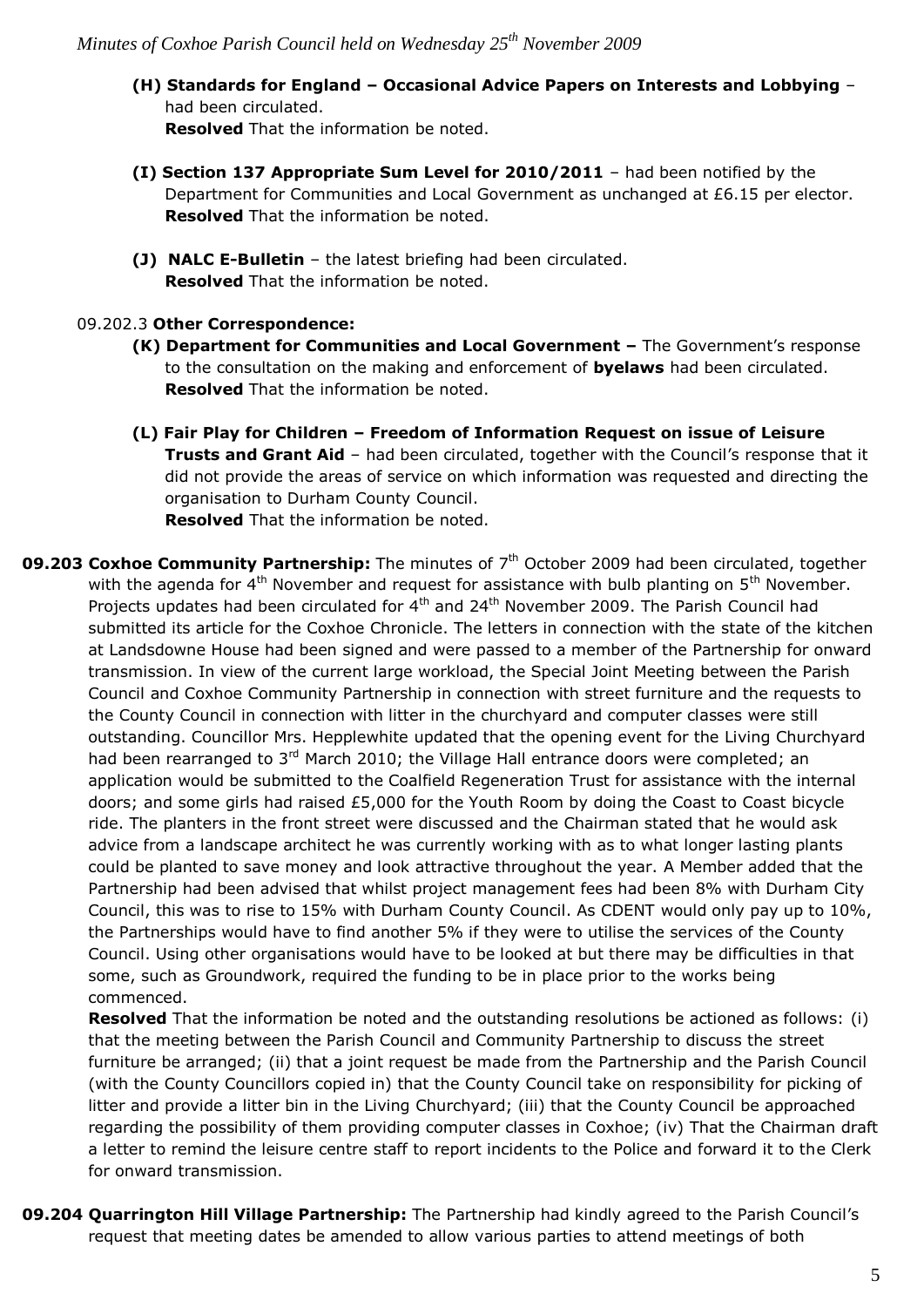organisations. Meetings would be the last Monday of the month. An agenda had been circulated for 30<sup>th</sup> November 2009. Articles for the Village Newsletter had been sent, including those incorporated in the last edition of the Coxhoe Chronicle, an update of work undertaken since then, Walking in Durham, and a suggestion for Quarrington Hill's success in Durham in Bloom. Further information had been provided to the Chair of the Partnership with regard to the request for the Parish Council to see the final proof of the Newsletter prior to printing. The Chair of the Partnership was one of three representatives present at the meeting and advised that the Partnership agreed to the request. He updated that the Youth Club was doing well, with Level 1 and Level 3 Youth Workers in place, members participating in a rock climbing course which counted towards accreditation, and membership numbers increasing. A very successful Halloween Party had been attended by 49 children, almost all in fancy dress, and as many adults. He added that there had been problems with the flower beds over the summer. He had personally had to weed these on three occasions and it would be helpful if the Parish Council could explore the possibility of this being done by the supplier who attended these regularly for watering purposes.

Mr. Watts outlined problems the Partnership were encountering relating to a minority of the community who they considered wished to take over the Partnership. The Partnership representatives advised that this was creating delays with the Newsletter and the work they were endeavouring to undertake in pursuit of the Parish Plan. Having someone from the Parish Council coopted to assist in this would help. The Chair stated that it was great to hear the good news but disappointing to hear of the problems being encountered. These needed to be matters between the Charity Commission and the Partnership. The Partnership had been set up in response to the Parish Plan and the Parish Council supported the Partnership in their initiatives to deliver and would help where possible. The Chair and Vice-Chair were both out of the area on business and would miss the next meeting but advised that their intent was to assist and support the Partnership as much as possible. J. Hepplewhite added that at the AAP Board meeting the previous evening, a resident of Coxhoe had praised Coxhoe for its methods of handling the community's views and carrying out their wishes, stating that in Coxhoe consultation was carried out, priorities were assessed and funding was accessed to make things happen. He then left the meeting.

**Resolved** That the information be noted and the Parish Council ascertain the possibility of Thinford Nurseries carrying out weeding of flower beds when watering took place for future visits to Quarrington Hill.

**09.205 Crowtrees Heritage Group**: The minutes of 22<sup>nd</sup> October and agenda for 26<sup>th</sup> November 2009 had been circulated.

**Resolved** That the information be noted.

- **09.206 Traffic Calming at Quarrington Hill –** A Member stated that residents had received letters in July 2009 advising that the County Council would be proceeding with a traffic calming scheme including four speed humps and associated signs at Church Street as there was a proven speeding issue. The letters had stated that the work would be carried out in the next 8-10 weeks. Markings had been made on the road but the works had still not commenced. The Police were to raise this with the County Council following the last PACT meeting but it was considered that the Parish Council should also chase progress on this. The County Councillor added that both County Councillors had asked about this scheme and been advised that it would be delivered within the programme of works. **Resolved** That the Parish Council request a date for commencement of the traffic calming measures at Church Street from the County Council.
- **09.207 Web Statistics:** had been circulated for the period 2<sup>nd</sup> to 23<sup>rd</sup> November 2009. **Resolved** That the information be noted.

#### **09.208 Finance:**

09.208.1 **Budget Update:** An account summary had been circulated. The accounts for payment circulated for approval for cheques to be signed at this meeting amounted to  $£2,045.66$ .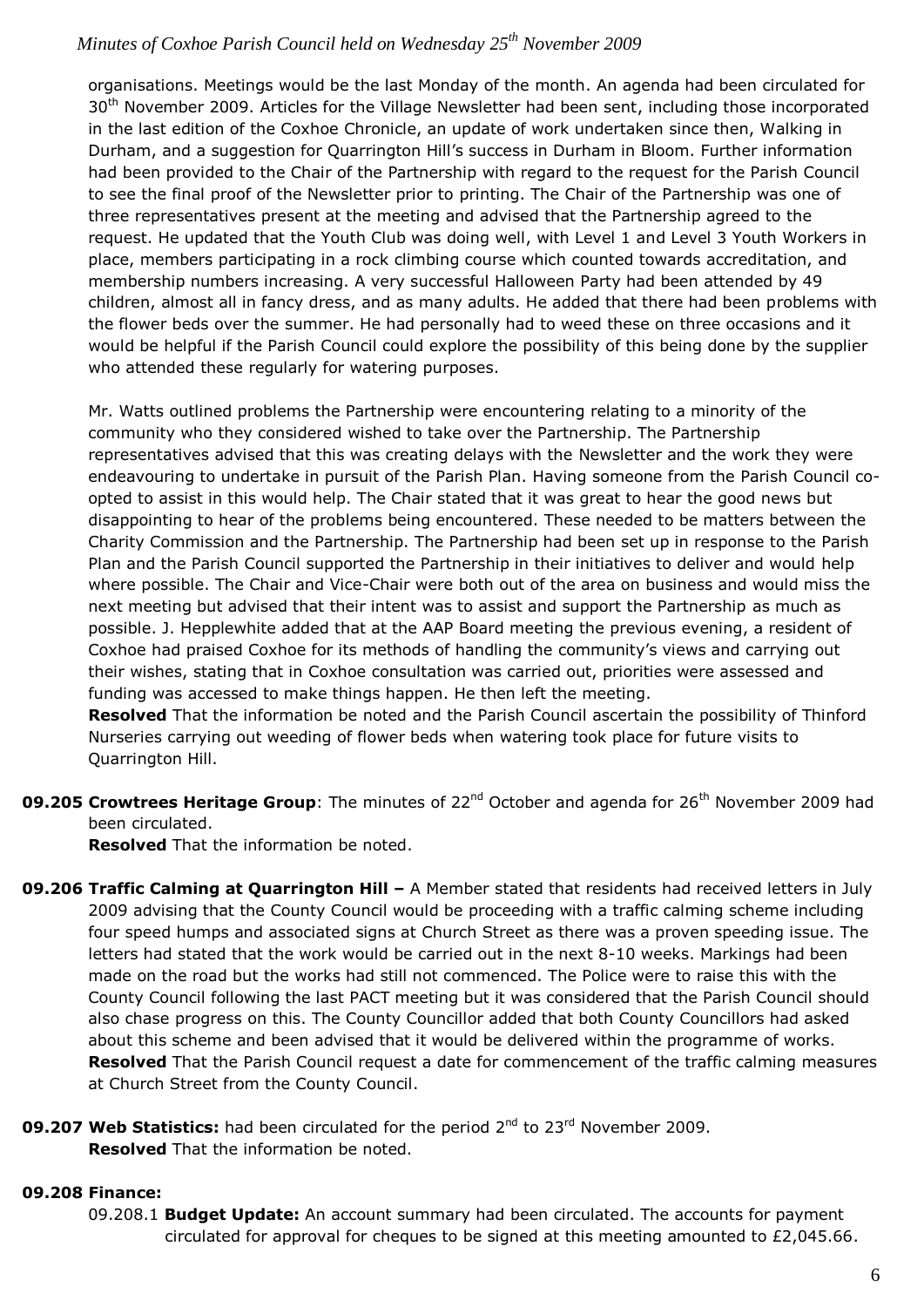Details were circulated of the budget for 2009/2010, with income and expenditure and the variance against each budget heading to the end of October. The Clerk went through the budgetary comparison information in detail, highlighting areas of expenditure e.g. recruitment of replacement Clerk, which were overspent against the seven month budget figure. Central Services was an area of concern due to unanticipated expenditure and some budget allocations being underestimated. Smaller areas that may be overspent at the end of the year were projects and valuation fees. She reiterated that the 2009/10 budget set by the Council would have resulted in a year end figure of only £3454.76 and that there was a need to exercise caution for the remainder of the financial year as there was still a fair amount of committed expenditure due on completion of ongoing projects and work.

**Resolved** That the information be noted.

09.208.2 **Accounts for payment** – Details of financial payments required for the month had been circulated, together with the month end bank balances figure after the expenditure. **Resolved** That all payments presented be signed and paid:

| <b>Creditor</b>     | <b>Reason</b>                         |         |
|---------------------|---------------------------------------|---------|
| Coxhoe Village Hall | Annual Fee and Rent for CAB Service   | 1156.00 |
| Coxhoe Village Hall | Section 137 Donation for Poppy Wreath | 20.00   |
| Viking Direct       | Printer Ink                           | 149.49  |
| G. Fletcher         | Internal Audit six month Review       | 50.00   |
| 3 Mobile            | Broadband & Mobile October            | 31.77   |
| M. Forster          | Clerk Salary & postage                |         |

#### 09.208.3 **Applications for Grant / Donation**

**(A) County of Durham School Benevolent Fund** – Members discussed the application from the Durham County Council Fund that requested assistance towards the purchase of shoes and winter coats for needy school children in the County. It was considered that the County Council, in asking Parish Councils to consider a donation, was widening the organisations that they normally applied to as there was an increasing demand for assistance from the Fund. Members concurred that this was a worthy cause which could benefit children in the Parish. The level of donation needed to be balanced against the large number of worthy causes and any future applications would need to be considered on their merits as they were received.

**Resolved** That a one off donation of £50 be made as Section 137 expenditure to the County of Durham School Benevolent Fund.

**(B) Browns Close Residents' Association –** A letter had been circulated asking for a donation to the Association's Christmas festivities. This advised that there was no change to the financial position from the previous year, details of which had been circulated. Members considered the financial information and agreed to defer consideration of this item until after the remainder of the financial reports had been considered.

#### 09.208.4 **Photocopying and Printing of Coxhoe Chronicle and Quarrington Hill Newsletter –**

The Clerk advised that due to the huge amount of work undertaken on budgets and the Memorial Lights this month, the comparison exercise had not yet been completed and would be submitted to a future meeting.

**Resolved** That the comparison report be submitted to a future meeting of the Council as time allowed.

**Change of Order of Agenda** – Members **resolved** to defer consideration of the remainder of the financial items to later in the meeting as there would be lengthy discussion on these and members of the public could then decide whether to remain for that discussion or stay only for the planning application items. Mr. B. Watts, Ms. S. Naylor and Mr. D. Reid left the meeting.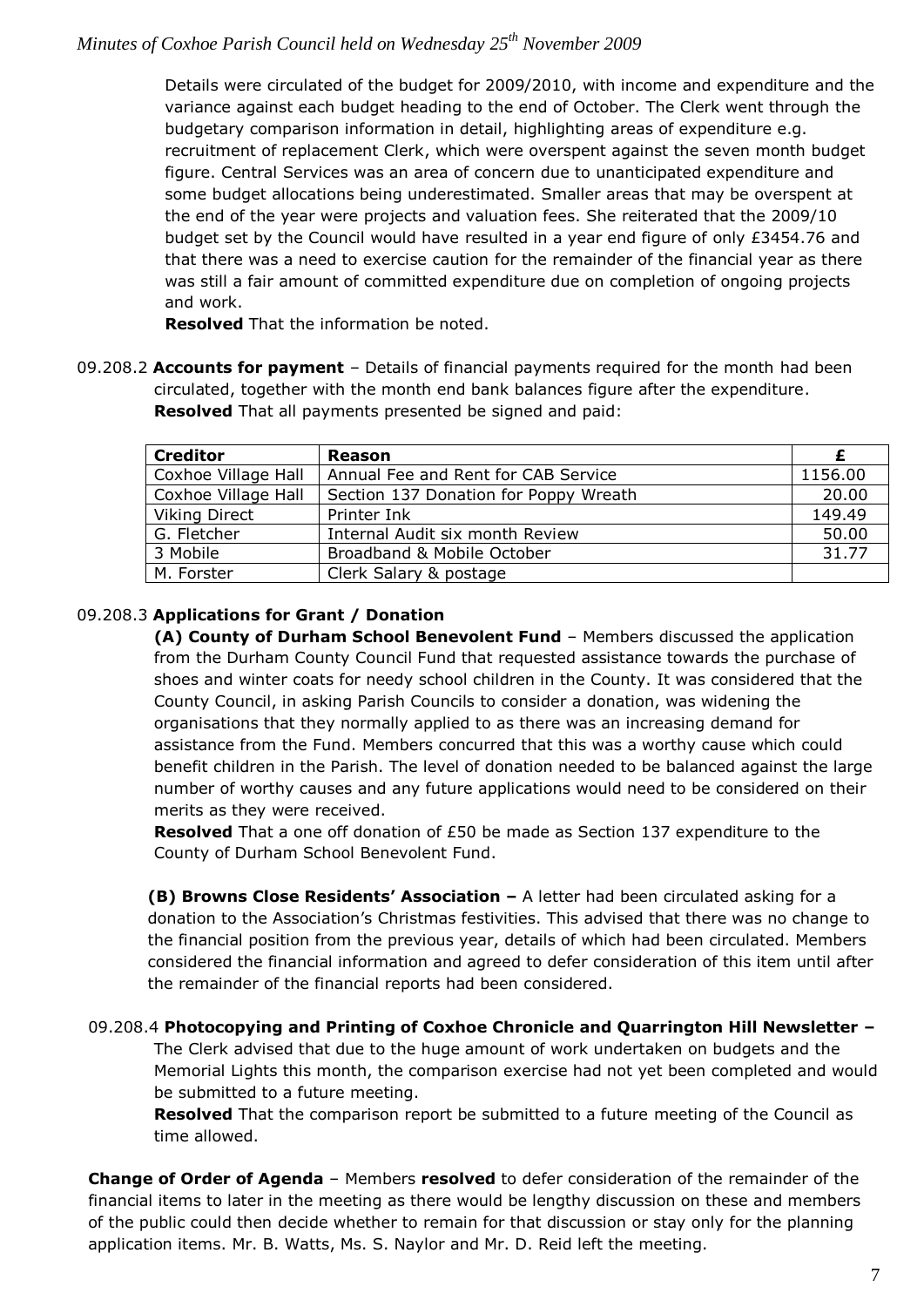**09.209 Planning Applications:** Details had been circulated of planning applications that had been determined under delegated authority from  $26<sup>th</sup>$  October to  $16<sup>th</sup>$  November 2009. These included Jirah at Quarrington Hill in which **Councillor Pounder had declared an interest** and application 592 Reserved Matters for 80 Residential Dwellings at Coxhoe Industrial Estate for Hellens Development Ltd. Details were provided of planning applications that had been notified by Durham County Council for consideration / comment since the last meeting. These included a Section 73 application to vary condition no.7 of the outline permission for the development by Hellens to restrict occupancy until a scheme for disposal of foul sewage had been completed in accordance with condition no.3 of the reserved matters approval. County Councillor Morgan clarified that the variation, as he understood it, was to use attenuation and pump out the sewage and send to a sewage farm until the full sewage scheme was completed and the network connected to the main sewage system. In preparation for this, the "Haul Road" would be closed for up to 9 weeks. Members expressed concern that landfill traffic would then have to go through the Front Street and The Avenue at Coxhoe but it was explained that this was a necessity to enable the works to be completed; a precedent existed at the development at Bowburn; there was no alternative as the full design and approval of the system was a lengthy matter; the present system was unable to cope with the additional sewage that would occur as a result of the development; and 9 weeks was a relatively short space of time for such works to be carried out and was likely to be the maximum as the company would have to pay penalties if the time extended beyond that. It was agreed that whilst this was unavoidable, there were measures that could be taken to mitigate the disruption caused and that the Parish Council could lobby to have compensatory works undertaken by way of the planning gain monies.

**Resolved** (i) That the information on delegated authority decisions be noted; (ii) That the information on planning applications 778 at Mulberry, 848 at Browning Hill and 843 at The Avenue be noted; (iii) That with regard to section 73 application 858 by Hellens Development Ltd. a letter be sent to the County Council asking that for the period of 9 weeks when the "Haul Road" would be closed that they request a 20 mile per hour speed limit for heavy goods vehicles and carry out additional street cleaning within that period and advise affected residents well in advance of the works to be carried out and the reasons for their necessity; that the County Council be asked to seek assurances from the developer that part of the planning gain monies from the development will result in the "mock level crossing gates" previously requested and an interpretation panel by way of compensation for the disruption to be caused; that Premier Waste be requested to ask their drivers to not travel through the village at more than 20 miles per hour during the period they were unable to use the "Haul Road".

**09.210 Date of Next Meeting:** Wednesday 16<sup>th</sup> December 2009 at 6.45 p.m. in Landsdowne House.

County Councillor Morgan left the meeting.

**09.211 Report and Recommendations of the Finance Committee held on 16th November 2009 –** were circulated and discussed in detail. A risk review had been carried out and the final document incorporating the additions had been circulated for approval. It had also been agreed that a further review be undertaken in March 2010 and six monthly thereafter. **M. Forster declared an interest** in items relating to her salary and additional hours worked, details of which had been circulated, and left the meeting during consideration of those items. Councillor Dodsworth recorded the decisions made in her absence. Members commented that a lot had been achieved in a short time and the additional hours worked should be recompensed. Recommendations in relation to the estimates for 2010/2011 were discussed in detail. **Councillor Mrs. Hepplewhite declared an interest** in recommendation (xv). In view of the cheaper paper costs resulting in savings of  $E400$  that had been identified, another Member requested that this recommendation be withdrawn as the Partnerships contributed greatly to the production of the newsletters and the Parish Council would continue to pay the printing costs. Members commented that 2010/2011 would be a difficult year, going forward with no reserves. Internal Audit had recommended that a minimum of 10% of the precept should be included in the budget as a contingency. Members agreed that it was necessary to incorporate a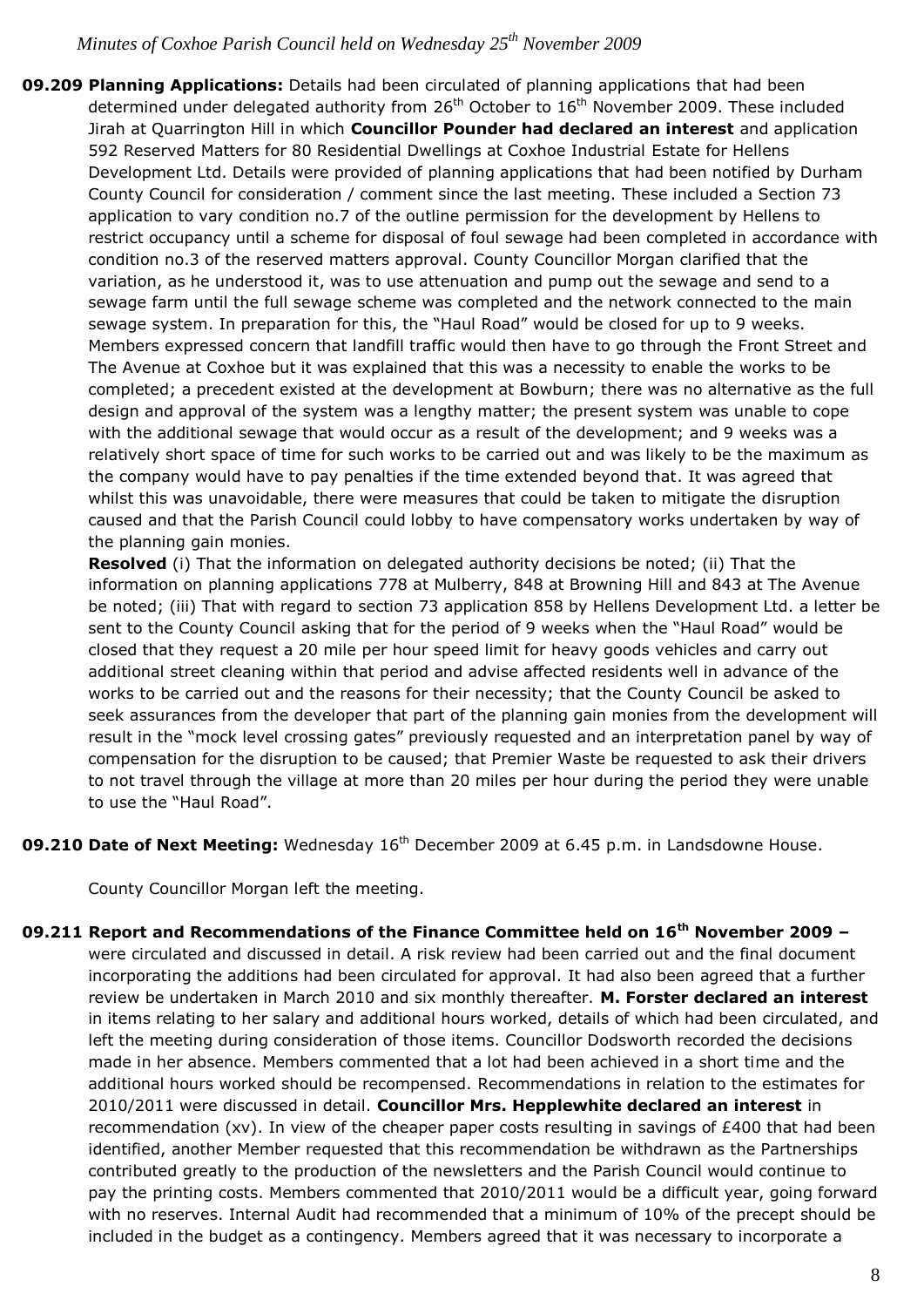contingency for any unforeseen expenditure. There was a need to look for savings, reduce expenditure and increase income wherever possible. It would be helpful if this information was portrayed to the residents by way of an article in the village newsletters, including the activities of the Parish Council so that the residents could see what the money was being spent on and what any increase amounted to in real terms. There was a need to look carefully at costs and benefits with regard to the possibility of an asset transfer of Landsdowne House as there could be additional costs associated with utility services and maintenance but it was a good venue for an office open to the public. For the current year, the Council was still paying a licence fee of £1000 to the Village Hall and it was agreed to set aside the same amount in the budget for 2010/11 and review this in September 2010 following the analysis of accommodation at Landsdowne House. Members commended the Clerk and the Finance Committee for their hard work in difficult circumstances in putting forward proposals for the budget for 2010/2011.

**Resolved** (i) That the report and recommendations of the Finance Committee held 16<sup>th</sup> November 2009 be approved and adopted subject to the following:

- a) That recommendation (xv) relating to the possibility of the Partnerships contributing towards the payment of newsletters be withdrawn and the budget be amended to reflect that and the differences in paper costs;
- b) That  $£1000$  be added to the projects budget for the previous commitment made for a play park at Quarrington Hill;
- c) That an additional  $E270$  be added for the grass cutting service to meet the costs now provided by the contractor;
- d) That an additional £400 be added to office equipment for the telephone and broadband costs that were additional to the previous year;
- e) That the £2000 set aside to build up towards a contingency for a bye-election occurring be brought forward from 2009/10 and no further monies be set aside in 2010/11;
- f) That the speed visors at Quarrington Hill and Coxhoe be moved three instead of four times per year each, resulting in a saving of £500;
- g) That £2000 of the £2500 set aside for church lights in 2009/10 be brought forward to 2010/11 as additional reserves in view of the decision earlier this meeting to defer these, with £500 maintained for temporary security lights and electricity costs;
- h) That the £1000 set aside for further Christmas lights be deleted (£300 to remain for electricity costs) and the position be reviewed later in 2010 depending on budgets at that time, with monies set aside in 2009/10 being carried forward if not expended due to the time factor involved this financial year;
- i) That a cost benefit analysis be carried out in connection with the possibility of pursuing an asset transfer of Landsdowne House from the County Council;
- j) That  $£1000$  be maintained in the budget for the licence fee for the Village Hall and this be reviewed in September 2010 following the review of accommodation requirements;

(ii) That the additional hours worked by the Clerk as circulated be paid at the December Council meeting;

(iii) That with regard to the recommendation to review hanging baskets and planters, this take place in February and include seeking advice from the Landscape Architect that the Chairman was currently working with and others as to how things could be done differently to reduce costs and also looking at the possibility of having some baskets on buildings and Church railings rather than street lamps, with consideration of alternative watering arrangements to reduce expenditure; (iv) That an article be included in the village newsletters in March 2010 giving details of what the Council is spending money on so that the residents of the Parish could see how their money was being spent;

(v) That the Council continue to look for savings and more cost effective methods of delivering services throughout the year.

**09.212 Estimates 2010/2011 –** Details had been provided of discussions that had taken place at the Finance Committee and a schedule was circulated that provided information on the current budget and variances, the minimum budget figures put forward by the Clerk, the budget figures agreed by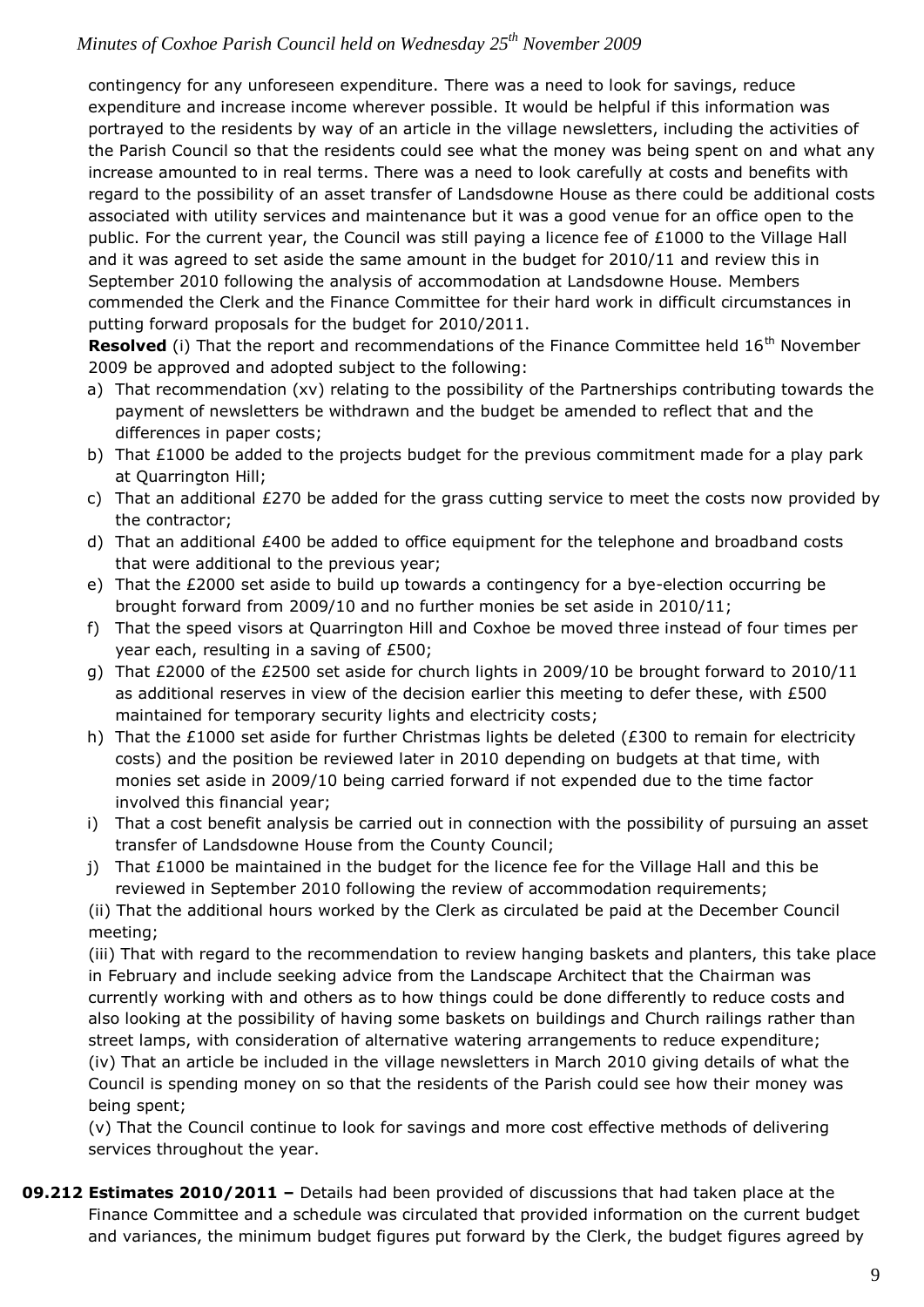the Finance Committee for recommendation to the Council and the reasoning behind each of the figures being recommended. A document was also circulated that showed potential amounts of precept required to meet the estimates for 2010/2011 and what this meant in real terms of increase per household.

**Resolved** That the estimates for the year 2010/2011 be agreed taking account of the amendments made at the meeting as outlined in minute 09.211.

- **09.213 Precept 2010/2011 –** Members considered the information resulting from the comments and decisions made with regard to the report of the Finance Committee and the Estimates for 2010/2011. To meet the budget required and have a small contingency for unforeseen expenditure, a precept of £38,500 would be required. It was stated that this equated to an increase of £2.56 per year for a Band D property and £1.53 per year for a Band A property. After much deliberation, it was **Resolved** That a precept of £38,500 be set and approved for 2010/2011.
- **09.214 Application for Grant / Donation - Browns Close Residents' Association – Councillor D. Smith declared an interest** in this item. Members discussed the application in detail, commenting that this was a worthy Association that were very good at raising money during the year to help themselves. This had to be balanced with the number of people who would benefit, the number of worthwhile causes within the area that may need donations, the limited resources available to the Council, and the organisation's significant bank balances. After much discussion, it was **Resolved** That a donation of £30 be made to the Browns Close Residents' Association under Section 137 expenditure to assist them with their Christmas festivities.
- **09.215 Use of Photocopier – Councillor S. Dunn declared an interest** in this item and, having outlined the situation, did not take part in the discussion or decision thereon. There was the potential for large scale job losses at the Land Registry and a request was discussed for Councillor Dunn, on behalf of the PCS Trade Union, to be allowed to use the photocopier located in the Village Hall on a rechargeable basis, as copier facilities would be withdrawn at the Land Registry Offices for campaigning against these proposals. Members considered that this request should be supported as jobs were at risk, there would be no cost to the Parish Council, and the copier was available for members of the public to use.

**Resolved** That Councillor Dunn be allowed to use the photocopier at the Village Hall on a rechargeable basis.

**09.216 Responsibility for Footpath at Quarry Road –** A Member requested information as to responsibility for the path at Quarry Road. The Chair advised that it was probably the County Council but the Parish Council did have responsibility for a small area. It was also suggested that this could be owned by Sherburn Hospital.

**Resolved** That the Clerk investigate who was responsible for the path under discussion and advise the Councillor accordingly.

#### **09.217 Exempt Information – Resolution to Exclude the Press and Public:**

**Resolved** That in view of the confidential nature of the following items, the press and public be excluded for the remainder of the meeting, pursuant to the Public Bodies (Admissions to Meetings) Act, 1960.

#### **09.218 Exempt Item - Co-op and Village Hall Car Parks**

## **09.219 Exempt Item - St. Mary's Churchyard**

**09.220 Exempt Item - Sanderson Street: NOTE:** Councillor D. Smith **declared an interest** in this item and withdrew from the meeting prior to its consideration.